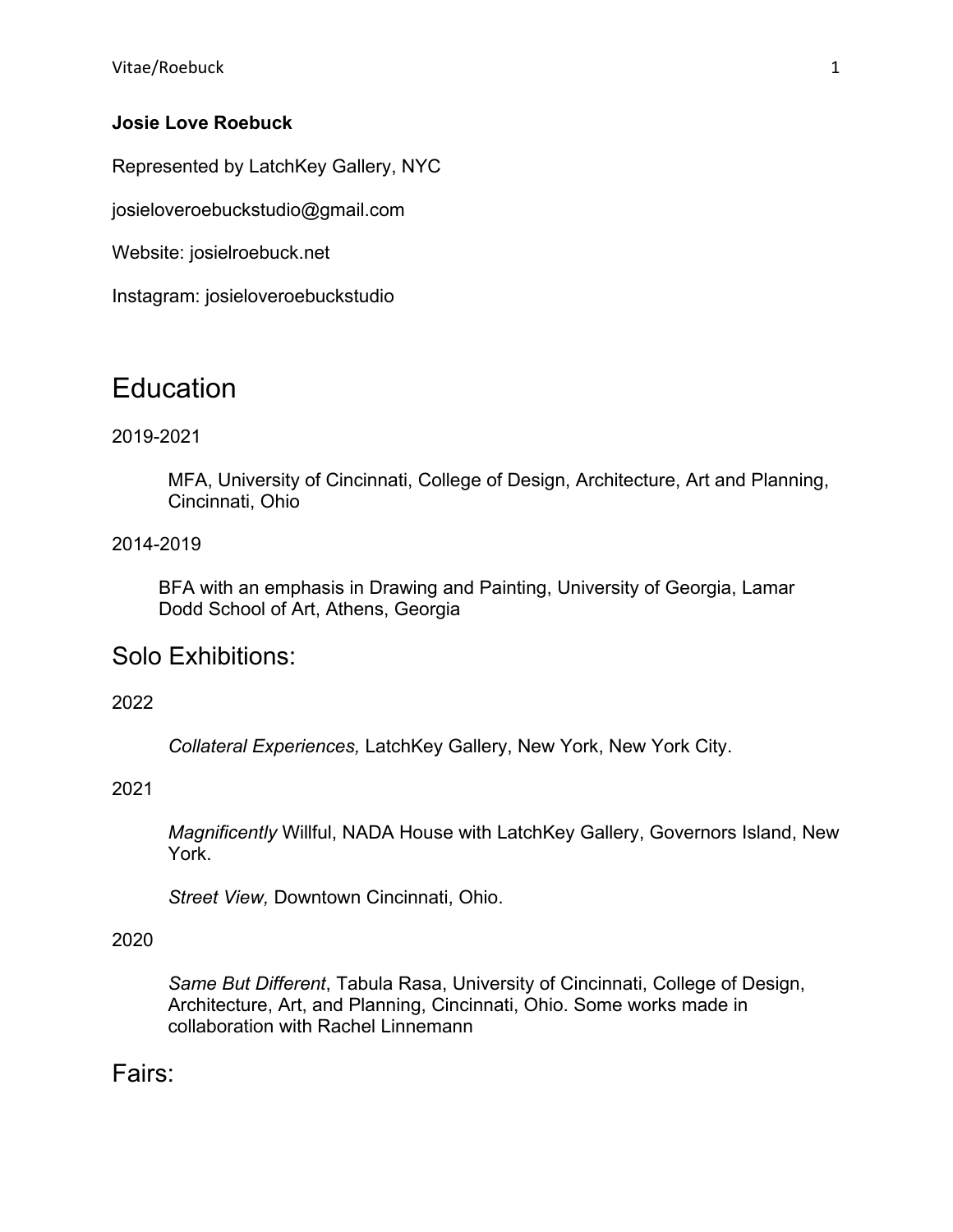#### 2022

*Crown*, Chicago Expo, represented by Latchkey Gallery, Chicago, Illinois.

#### 2021

*Knotted Ties*, 1-54 Contemporary African Art Fair with LatchKey Gallery, Christie's at Rockefeller Plaza, New York City, New York.

#### 2020

*Appending Appendices,* Untitled Art Fair, represented by Denny Dimin Gallery, New York City, New York. Online

## Museum Exhibitions:

#### 2022

Kunstheile Krems Art Museum, Krems an der Donau, Austria. \*Group Exhibition. **Forthcoming** 

#### 2021

*More is More: Visual Richness in Contemporary Art,* Akron Art Museum, Akron, Ohio. \*Group Exhibition.

## Group Exhibitions:

#### 2022

*Skin + Masks: Decolonizing Art Beyond the Politics of Visibility*, Kavi Gupta Gallery, Chicago, Illinois. Forthcoming

*On Belonging*, Third Space Gallery, Cincinnati, Ohio

#### 2021

*Historic Futures*, Ann Arbor Art Center, Ann Arbor, Michigan.

*Describing Language: Thinking Through Access and Communication,* New Harmony Gallery of Contemporary Art partnered with University of Southern Indiana, New Harmony, Indiana.

*Fringe*, Denny Dimin Gallery, New York, New York City

*Resilience,* Roy G Biv Gallery, Columbus, Ohio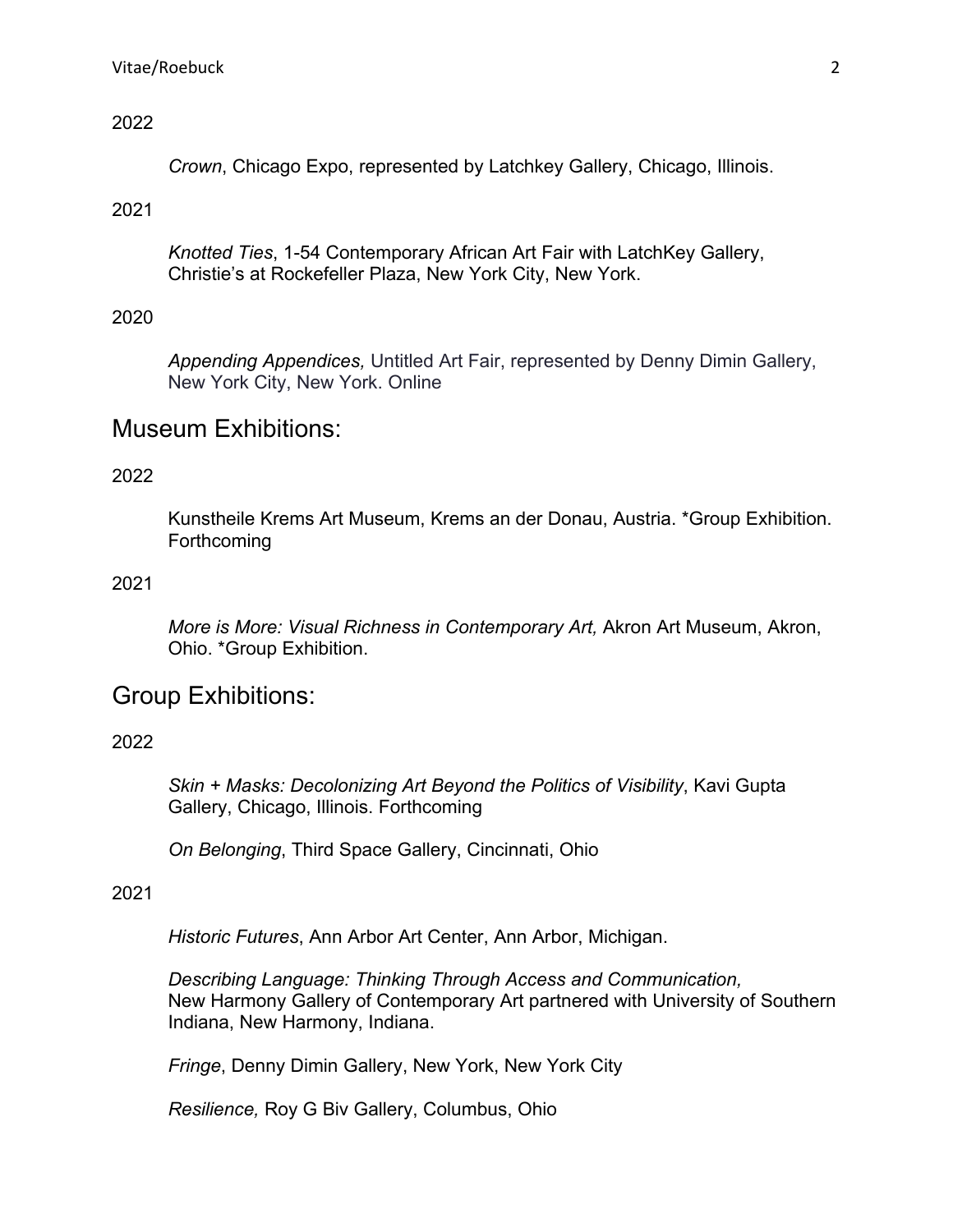*Last Supper*, LatchKey Gallery, New York, New York City

Soul Plate Project in Partnership with the Contemporary Art Center, Pendleton Art Gallery, Cincinnati, Ohio

*Emerge,* Contemporary Art Center, Cincinnati, Ohio

#### 2020

*Made in Camp*, Camp Washington, Cincinnati, Ohio

*Artist's Remote Studios*, Tabula Rasa Gallery (online), University of Cincinnati, College of Design, Architecture, Art, and Planning, Cincinnati, Ohio

*Seams: Contemporary Textile Artists*, Portrait Society Gallery, Milwaukee, **Wisconsin** 

*Black Artists Matter,* The Dutoit Gallery, Dayton, Ohio

*"Here We Are"* , BSB Gallery, Trenton, New Jersey. Online

*Fantastic Fibers*, Yeiser Art Center Gallery, Paducah, Kentucky

*Gesture and Motion* (\*Canceled due to COVID-19), Site: Brooklyn Gallery, Brooklyn, New York

#### 2019

*Dotted Lines*, Tabula Rasa, University of Cincinnati, College of Design, Architecture, Art, and Planning, Cincinnati, Ohio

*Art of Empowerment,* A Step Ahead, Chattanooga, Tennessee

*Choose your Player,* Lupin Gallery, University of Georgia, Lamar Dodd School of Art, Athens, Georgia

## 2018

*Chautauqua Emerging Artists Exhibit*, Fowler-Kellogg Gallery, Chautauqua, New York

*Silent Auction*, Strohl Art Center, Chautauqua, New York

## Teaching and Professional Experience: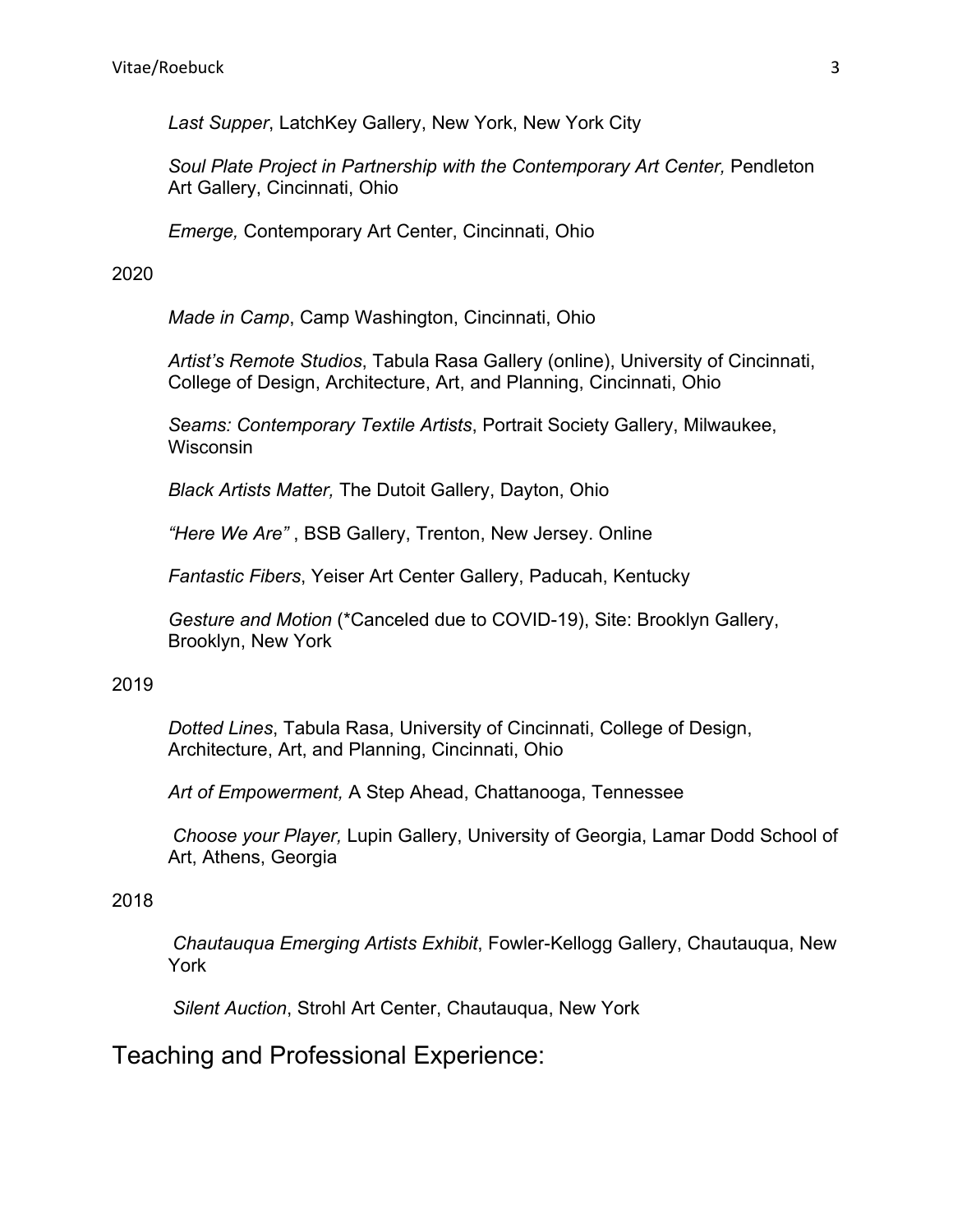**Adjunct Professor,** Special 2D Studio (Fiber and Print), University of Cincinnati, College of Design, Architecture, Art, and Planning, Cincinnati, Ohio.

**Adjunct Professor Substitute,** Drawing 1, Northern Kentucky University, Highland Heights, Kentucky.

**Adjunct Professor,** Intro to Screen Printing, University of Cincinnati, College of Design, Architecture, Art, and Planning, Cincinnati, Ohio

#### 2021

**Adjunct Professor,** Intermediate Drawing, University of Cincinnati, College of Design, Architecture, Art, and Planning, Cincinnati, Ohio

**Adjunct Professor,** Drawing Studio, University of Cincinnati, College of Design, Architecture, Art, and Planning, Cincinnati, Ohio

**Instructor of Record,** Intro to Screen Printing, University of Cincinnati, College of Design, Architecture, Art, and Planning, Cincinnati, Ohio

**Graduate Assistant**, Current Arts Forum, University of Cincinnati, College of Design, Architecture, Art, and Planning, Cincinnati, Ohio

**Graduate Assistant,** University of Cincinnati, College of Design, Architecture, Art, and Planning, Cincinnati, Ohio. DAAP Art Masters Instagram, and MFA website.

#### 2020

**Instructor of Record,** Intro to Screen Printing, University of Cincinnati, College of Design, Architecture, Art, and Planning, Cincinnati, Ohio

**Graduate Assistant**, Intro Contemporary Art, University of Cincinnati, College of Design, Architecture, Art, and Planning, Cincinnati, Ohio

**Graduate Assistant,** University of Cincinnati, College of Design, Architecture, Art, and Planning, Cincinnati, Ohio. DAAP Art Masters Instagram, MFA website, and Fall recruitment.

**Research Assistantship**, Going Public: Artists Speak about Art, Museums and Public Space, University of Cincinnati, College of Design, Architecture, Art, and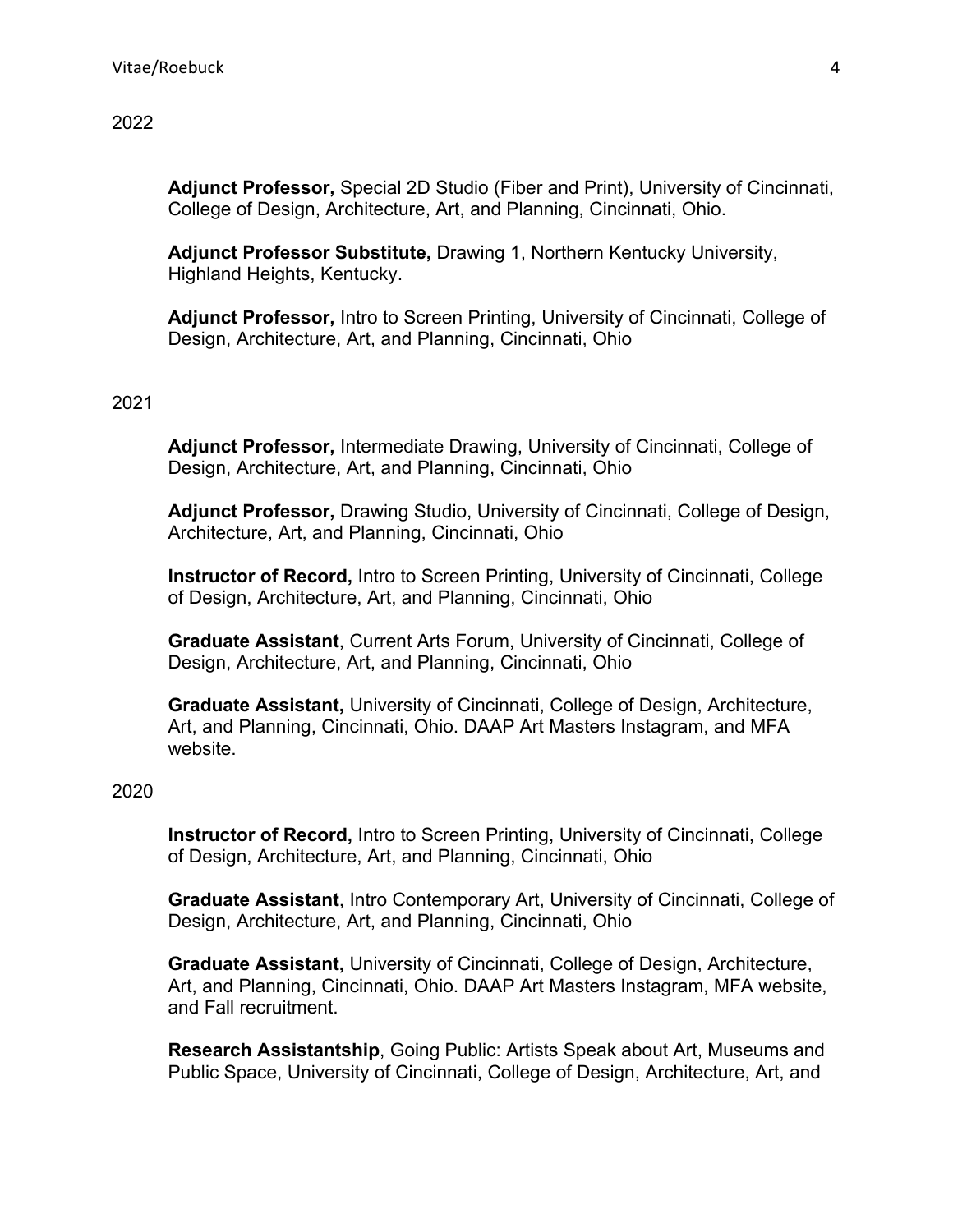Planning, Cincinnati, Ohio: Research Assistant to Kate Bonansinga, School of Art Director.

**Instructor of Record,** Basic Painting for Non-Majors, University of Cincinnati, College of Design, Architecture, Art, and Planning, Cincinnati, Ohio

#### 2019

**Graduate Assistant**, Intro Contemporary Art, University of Cincinnati, College of Design, Architecture, Art, and Planning, Cincinnati, Ohio

**Graduate Assistant**, Visual Art Concepts 1, University of Cincinnati, College of Design, Architecture, Art, and Planning, Cincinnati, Ohio

**Substitute**, Life Drawing 1, University of Cincinnati, College of Design, Architecture, Art, and Planning, Cincinnati, Ohio

#### 2018-2019

**Studio Assistant to Professor Joseph Norman**, University of Georgia, Athens, Georgia: Prepping studio and helping with studio classes

#### 2018

**TA**, Advance Drawing, University of Georgia, Lamar Dodd School of Art, Athens, Georgia

Lead Artist, *Lounging with Matisse*, Mural, Department of Epidemiology and Biostatistics, University of Georgia, Athens Georgia

*Painter, Coca-Cola Restoration*, Mural, Elberton, Georgia

**Studio Assistant to Kate Roebuck**, Chattanooga, Tennessee: Prepping paper (gold leafing certain works), packaging/shipping artwork, and responding to emails

## Awards and Honors:

2021

Directors' Choice Award Master In Fine Arts, University of Cincinnati, College of Design, Architecture, Art, and Planning, Cincinnati, Ohio

DAAP Outstanding MFA Student Award Recipient, University of Cincinnati, College of Design, Architecture, Art, and Planning, Cincinnati, Ohio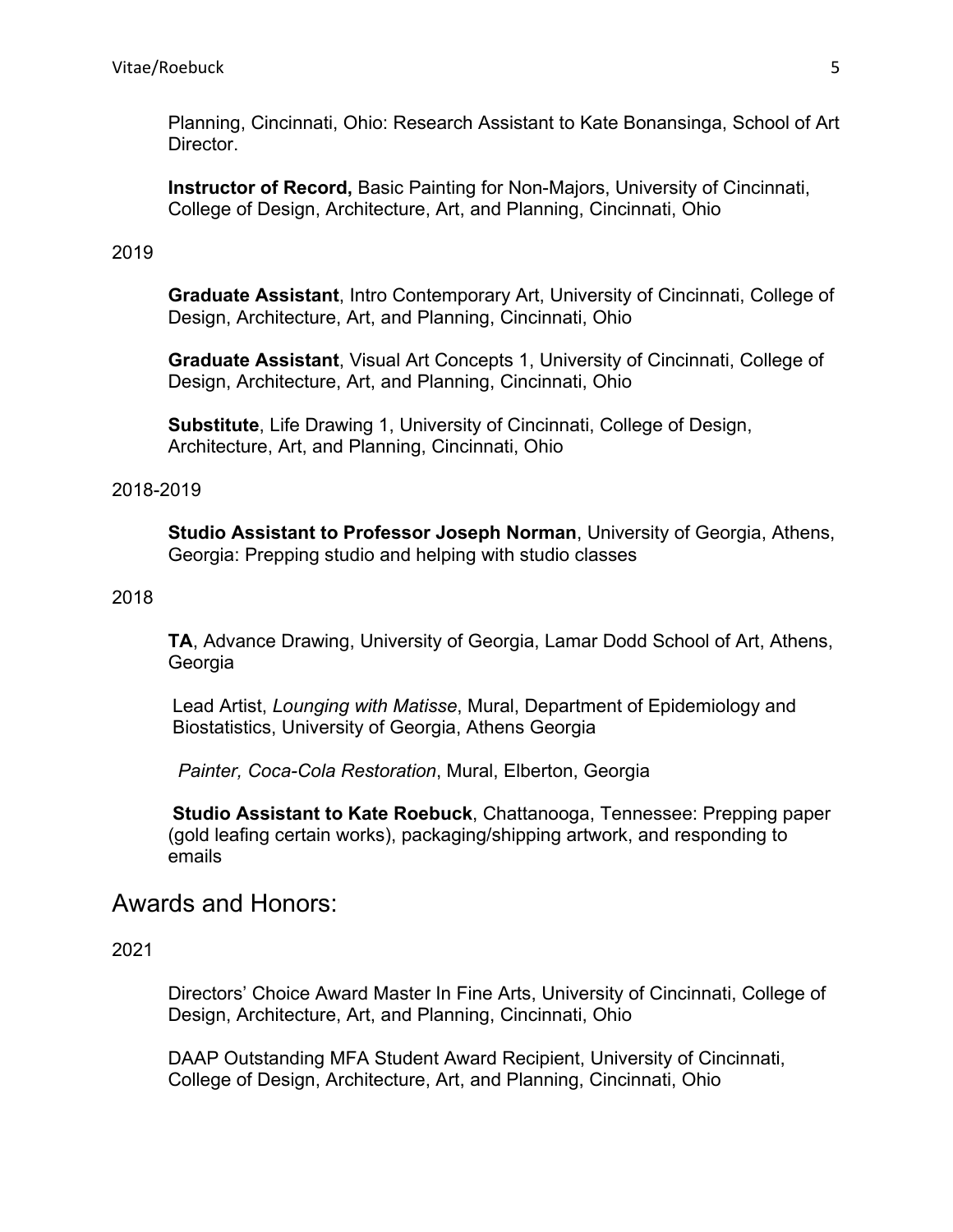School of Art Scholarship, University of Cincinnati, College of Design, Architecture, Art, and Planning, Cincinnati, Ohio. Partial Tuition scholarship

#### 2020

MFA 2020 Grant Top 5 Finalist, New American Paintings

Digital Scholarship Center Grant, research assistant for Kate Bonansinga, for her book "Going Public: Artists Speak about Art, Museums, and Public Space," University of Cincinnati, College of Design, Architecture, Art, and Planning, Cincinnati, Ohio

Third Social Distancing Editor's Pick, New American Paintings Magazine, Online **Publication** 

Honorable Mention, Create Magazine, Online Magazine Publication

School of Art Scholarship, University of Cincinnati, College of Design, Architecture, Art, and Planning, Cincinnati, Ohio. Partial Tuition scholarship

#### 2019

Grad School Dean's Excellent Scholarship, University of Cincinnati, College of Design, Architecture, Art, and Planning, Cincinnati, Ohio. Partial Tuition scholarship

Wolfstein Scholarship, University of Cincinnati, College of Design, Architecture, Art, and Planning, Cincinnati, Ohio. Partial Tuition scholarship

#### 2018

Artist- in- Residence Scholarship; Chautauqua School of Art, Chautauqua, New York

## Service:

#### 2022

Progress Critique, Creating Visual Form (Art 130), Northern Kentucky University Lecture Series, Highland Heights, Kentucky.

Artist Talk, DAAP Alliance Representative Group, virtually.

#### 2021

Artist Interview with Miami University MFA Grad, school project, virtually.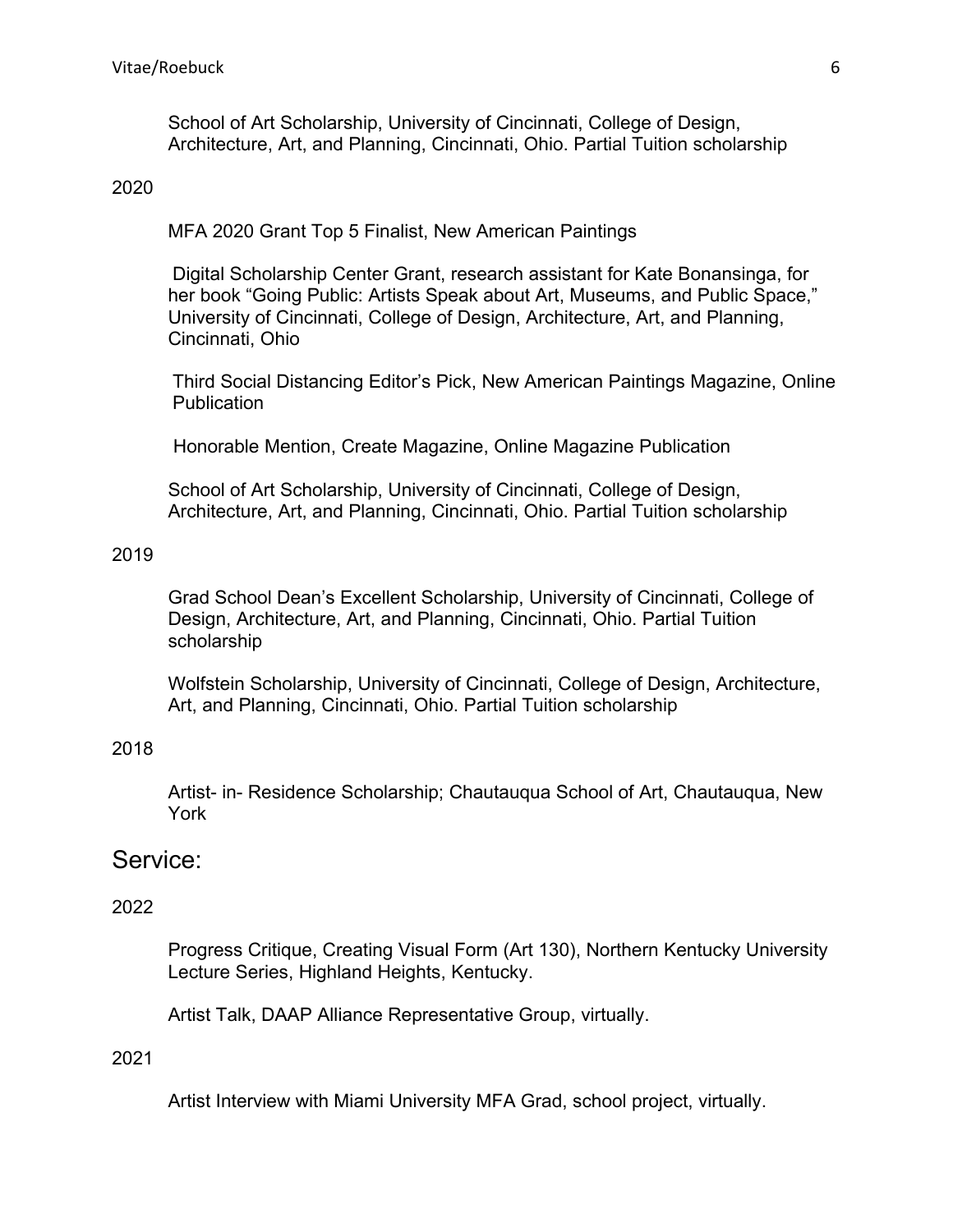Amref Health Africa Art Ball, virtual Art Auction on Artsy. Supporting COVID\_19 Mitigation and Vaccine Equity across Africa

## Lectures:

### 2022

Guest Artist Speaker, Creating Visual Form (Art 130), Northern Kentucky University Lecture Series, Highland Heights, Kentucky.

Keynote Speaker (Artist Talk), Northern Kentucky University Lecture Series, Highland Heights, Kentucky

Artist Interview with Akron Art Museum. Akron, Ohio

#### 2021

Artist Talk with Pegcast, Interviewed by Bronwyn Hunter-Shortly

MFA Talk, Current Arts Forum, Instructor Maria Seda-Reeder, University of Cincinnati, College of Design, Architecture, Art, and Planning, Cincinnati, Ohio.

Artist Talk, FAA-5104 (Repair Course), Instructor Kirsten Ledbetter, University of Cincinnati, College of Design, Architecture, Art, and Planning, Cincinnati, Ohio

Panel Discussion, *Last Supper*, LatchKey Gallery, New York, New York City

#### 2020

Panel Discussion, *Seams: Contemporary Textile Artists,* Portrait Society Gallery with Wisconsin Museum of Quilts and Fiber Art*,* Milwaukee, Wisconsin

Panel Discussion, *Appending Appendices,* Untitled Art Fair, Denny Dimin Gallery, Online

Graduate Panel Discussion, Undergraduate Professional Practice, University of Cincinnati, College of Design, Architecture, Art, and Planning, Cincinnati, Ohio

## Residencies:

## 2018

Artists-in-Residence, Chautauqua School of Art, Chautauqua, New York

## Publications: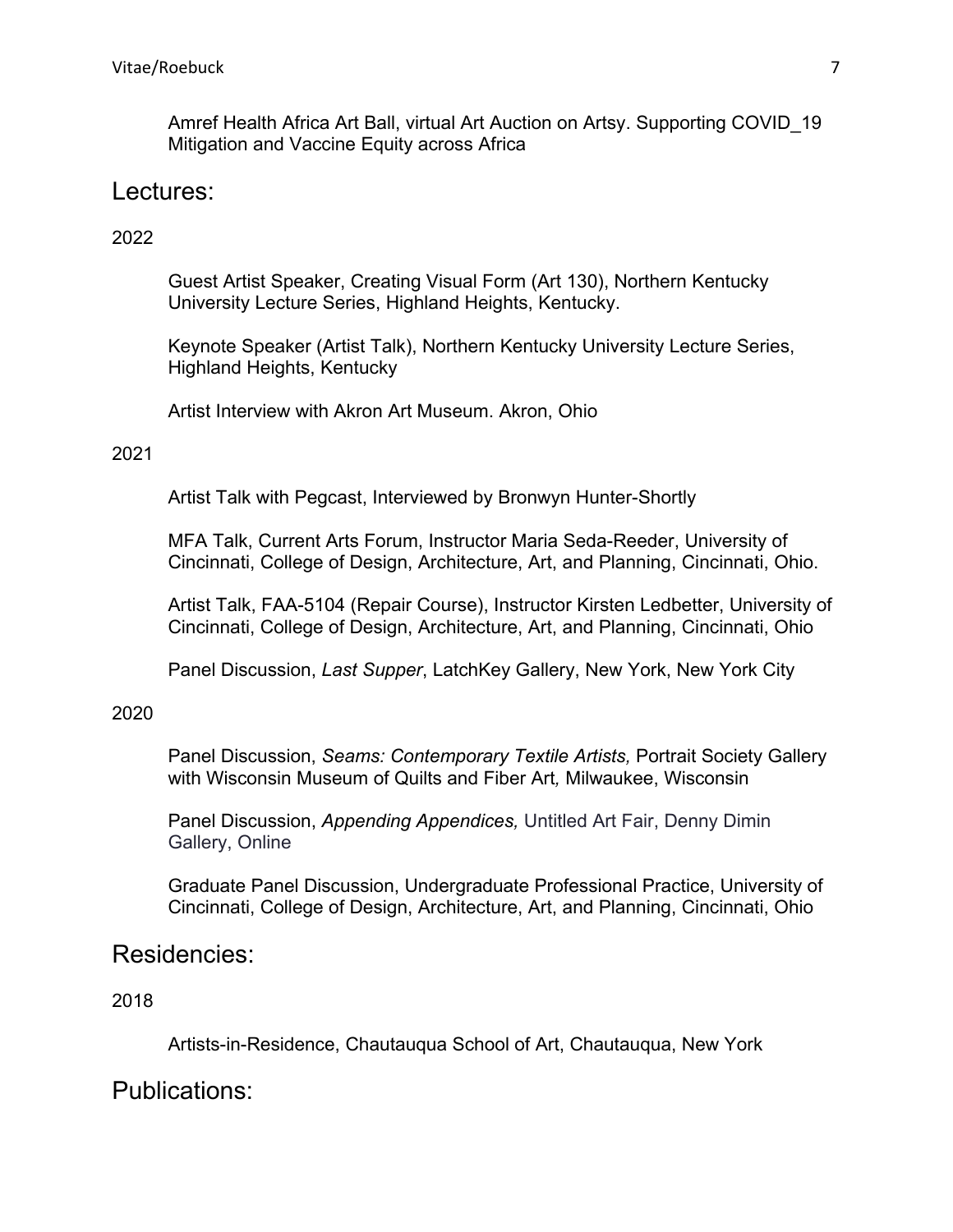#### 2022

*The Best and Worst Tippers in the Art World-Revealed, a Top Rapper Makes His Curatorial Debut, and More Juicy Art-World Gossip* by Anni Armstrong*,* Artnet News.<https://news.artnet.com/news-pro/wet-paint-worst-tippers-2105644>

*Episode 800: Ashante Kindle and Josie Love Roebuck* by Christopher Hudgend, BAD AT SPORTS podcast. [http://badatsports.com/2022/episode-800-ashante](http://badatsports.com/2022/episode-800-ashante-kindle-and-josie-love-roebuck/)[kindle-and-josie-love-roebuck/](http://badatsports.com/2022/episode-800-ashante-kindle-and-josie-love-roebuck/) 

*Studio Visit: Josie Love Roebuck* by C.M. Turner, Under Main Magazine. <https://undermain.art/collections/studio-visits/studio-visit-josie-love-roebuck/>

*New American Paintings*, No. 154, South Issue

### 2021

*The Year the Art Scene Rebounded, Expanded, and Surrendered to N.F.T.S* by Andrea K. Scott, The New Yorker. [https://www.newyorker.com/culture/2021-in](https://www.newyorker.com/culture/2021-in-review/the-year-the-art-scene-rebounded-expanded-and-surrendered-to-nfts)[review/the-year-the-art-scene-rebounded-expanded-and-surrendered-to-nfts](https://www.newyorker.com/culture/2021-in-review/the-year-the-art-scene-rebounded-expanded-and-surrendered-to-nfts) 

*The Artists reappropriating 'Feminine Crafts' Through a Queer Lens* by Emily Gosling, Creative Boom, [https://www.creativeboom.com/inspiration/the-artists](https://www.creativeboom.com/inspiration/the-artists-using-embroidery-to-re-framing-domesticity-through-a-queer-lens/)[using-embroidery-to-re-framing-domesticity-through-a-queer-lens/](https://www.creativeboom.com/inspiration/the-artists-using-embroidery-to-re-framing-domesticity-through-a-queer-lens/) 

*Highlights from 'With Pleasure: Pattern and Decoration in American Art 1972- 1985'* by Osman Can Yerebakan, Interior Design Magazine. [https://www.interiordesign.net/articles/19314-highlights-from-with-pleasure](https://www.interiordesign.net/articles/19314-highlights-from-with-pleasure-pattern-and-decoration-in-american-art-1972-1985/)[pattern-and-decoration-in-american-art-1972-1985/](https://www.interiordesign.net/articles/19314-highlights-from-with-pleasure-pattern-and-decoration-in-american-art-1972-1985/) 

*"Fringe"* by Andre K. Scott, The New Yorker. [https://www.newyorker.com/goings](https://www.newyorker.com/goings-on-about-town/art/fringe)[on-about-town/art/fringe](https://www.newyorker.com/goings-on-about-town/art/fringe)

*Editor's Picks: 9 Events for Your Art Calendar, From a Talk About Chinatown's Art and Activism to a Show of Surreal Cat Art* by Sarah Cascone, Artnet News. <https://news.artnet.com/art-world/editors-picks-august-17-2021-1996953>

*Pattern & Decoration: Now From Then* by Peggy Roalf, AI-AP Presents DART (Design Arts Daily), [https://www.ai-ap.com/publications/article/28631/pattern](https://www.ai-ap.com/publications/article/28631/pattern-decoration-now-from-then.html)[decoration-now-from-then.html](https://www.ai-ap.com/publications/article/28631/pattern-decoration-now-from-then.html) 

*N.Y. Gallery Exhibits Roebuck's Art* by Ann Henley Perry, The Lookout Mountain Mirror. [https://www.mountainmirror.com/lookout-community/ny-gallery-exhibits](https://www.mountainmirror.com/lookout-community/ny-gallery-exhibits-roebucks-art)[roebucks-art](https://www.mountainmirror.com/lookout-community/ny-gallery-exhibits-roebucks-art)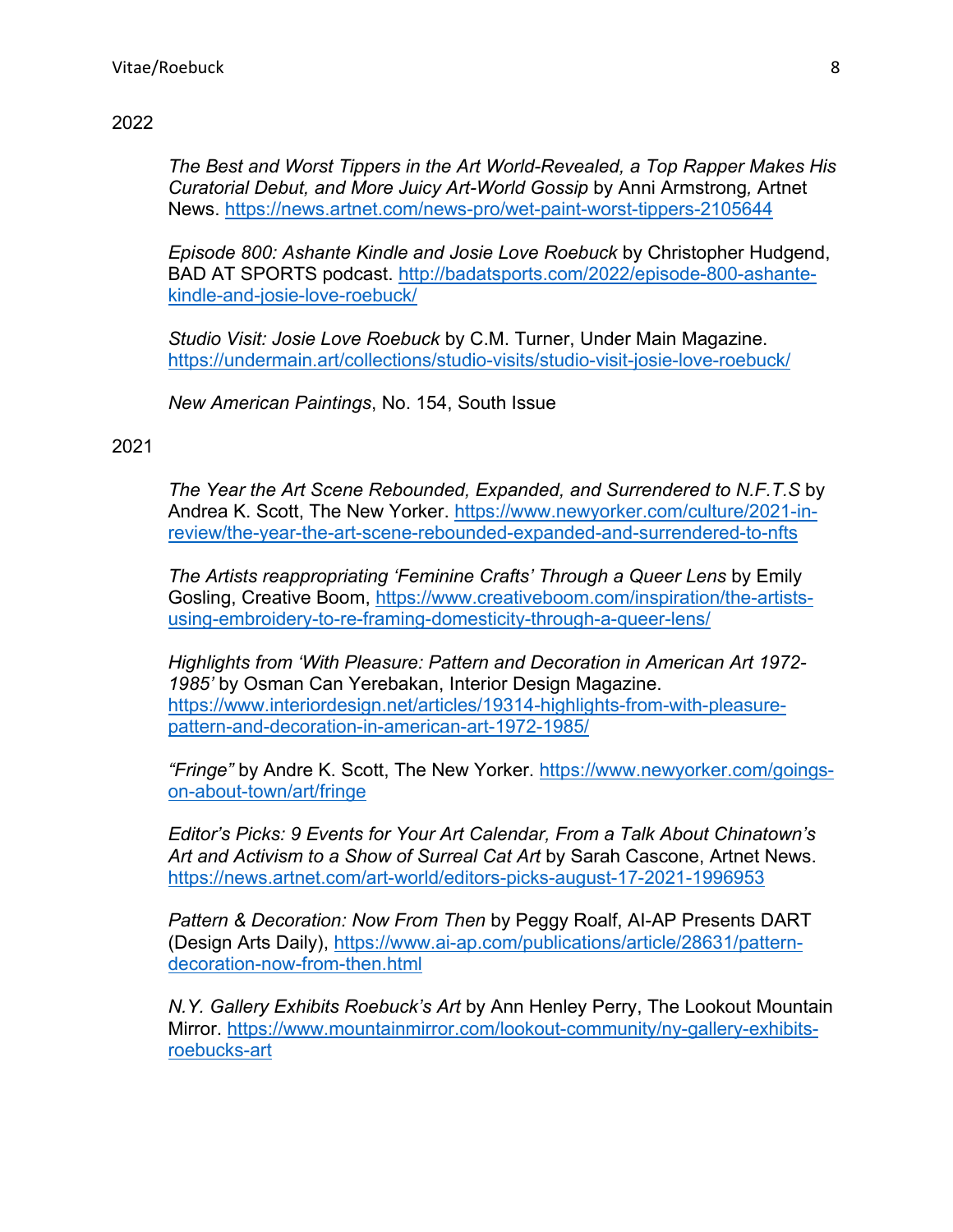*1-54 African Art Fair Opens Online With Christie's by Sam Gaskin, Ocula Magazine. [https://ocula.com/magazine/art-news/1-54-african-art-fair-opens](https://ocula.com/magazine/art-news/1-54-african-art-fair-opens-online/)[online/](https://ocula.com/magazine/art-news/1-54-african-art-fair-opens-online/)* 

*Knotted Ties: As Media Partner for 1-54 NYC, Nataal Speaks to artists from its Central Exhibition about the Worlds they Weave Together* by Xanthe Somers, Nataal Magazine.<https://nataal.com/knotted-ties>

*Editor's Picks: 11 Events for Your Art Calendar This Week, From a Quirky New York Public Art Show to a Talk about Georg Baseltiz* by Nan Stewert, Artnet News.<https://news.artnet.com/art-world/editors-picks-may-11-2021-1962165>

*Unable to run in its usual format, 1-54 Contemporary African Art Fair moves into Christie's for bijou showcase* by Daniel Cassady, The Art NewsPaper. [https://www.theartnewspaper.com/news/1-54-contemporary-african-art-fair](https://www.theartnewspaper.com/news/1-54-contemporary-african-art-fair-returns-to-new-york-online-with-an-added-exhibition-knotted-ties-for-in-person-viewing-at-christie-s)[returns-to-new-york-online-with-an-added-exhibition-knotted-ties-for-in-person](https://www.theartnewspaper.com/news/1-54-contemporary-african-art-fair-returns-to-new-york-online-with-an-added-exhibition-knotted-ties-for-in-person-viewing-at-christie-s)[viewing-at-christie-s](https://www.theartnewspaper.com/news/1-54-contemporary-african-art-fair-returns-to-new-york-online-with-an-added-exhibition-knotted-ties-for-in-person-viewing-at-christie-s) 

*On Governors Island, Art Interventions Are Everywhere* by Roberta Smith, The New York Times. [https://www.nytimes.com/2021/05/06/arts/design/nada-house-](https://www.nytimes.com/2021/05/06/arts/design/nada-house-2021-governors-island.html)[2021-governors-island.html](https://www.nytimes.com/2021/05/06/arts/design/nada-house-2021-governors-island.html) 

DAAP: Pub, Issue 2, University of Cincinnati, College of Design, Architecture, Art, and Planning, Cincinnati, Ohio.

*Gallery Watch: 'Last Supper' at LatchKey Gallery* by Clare Gemima, EV GRIEVE. <https://evgrieve.com/2021/03/gallery-watch-last-supper-at-latchkey.html>

*Last Supper at LatchKey Gallery: A Seat At The Table With 12 Artists* by Salma Elazab, Bklyner. [https://bklyner.com/last-supper-at-latchkey-gallery-a-seat-at-the](https://bklyner.com/last-supper-at-latchkey-gallery-a-seat-at-the-table-with-12-artists/)[table-with-12-artists/](https://bklyner.com/last-supper-at-latchkey-gallery-a-seat-at-the-table-with-12-artists/) 

*Culture FIX: Feb. 3-9 2021* by Thom Mariner, Movers & Makers Cincinnati. <https://moversmakers.org/2021/02/02/culture-fix-feb-3-9-2021/>

#### 2020

*SEAMS Unfolds in Many Directions at Portrait Society Exhibit* by Shane McAdams, Shepard Express. [https://shepherdexpress.com/arts-and](https://shepherdexpress.com/arts-and-entertainment/visual-art/seams-unfolds-in-many-directions-at-portrait-society-exhibit/)[entertainment/visual-art/seams-unfolds-in-many-directions-at-portrait-society](https://shepherdexpress.com/arts-and-entertainment/visual-art/seams-unfolds-in-many-directions-at-portrait-society-exhibit/)[exhibit/](https://shepherdexpress.com/arts-and-entertainment/visual-art/seams-unfolds-in-many-directions-at-portrait-society-exhibit/) 

*Give A Minute Cincinnati,* Online Publication by Batres Gilvin x Artworks Cincinnati*.* [https://www.giveaminutecincinnati.com/gamc/how-to-create-a-wood](https://www.giveaminutecincinnati.com/gamc/how-to-create-a-wood-cutout)[cutout](https://www.giveaminutecincinnati.com/gamc/how-to-create-a-wood-cutout)